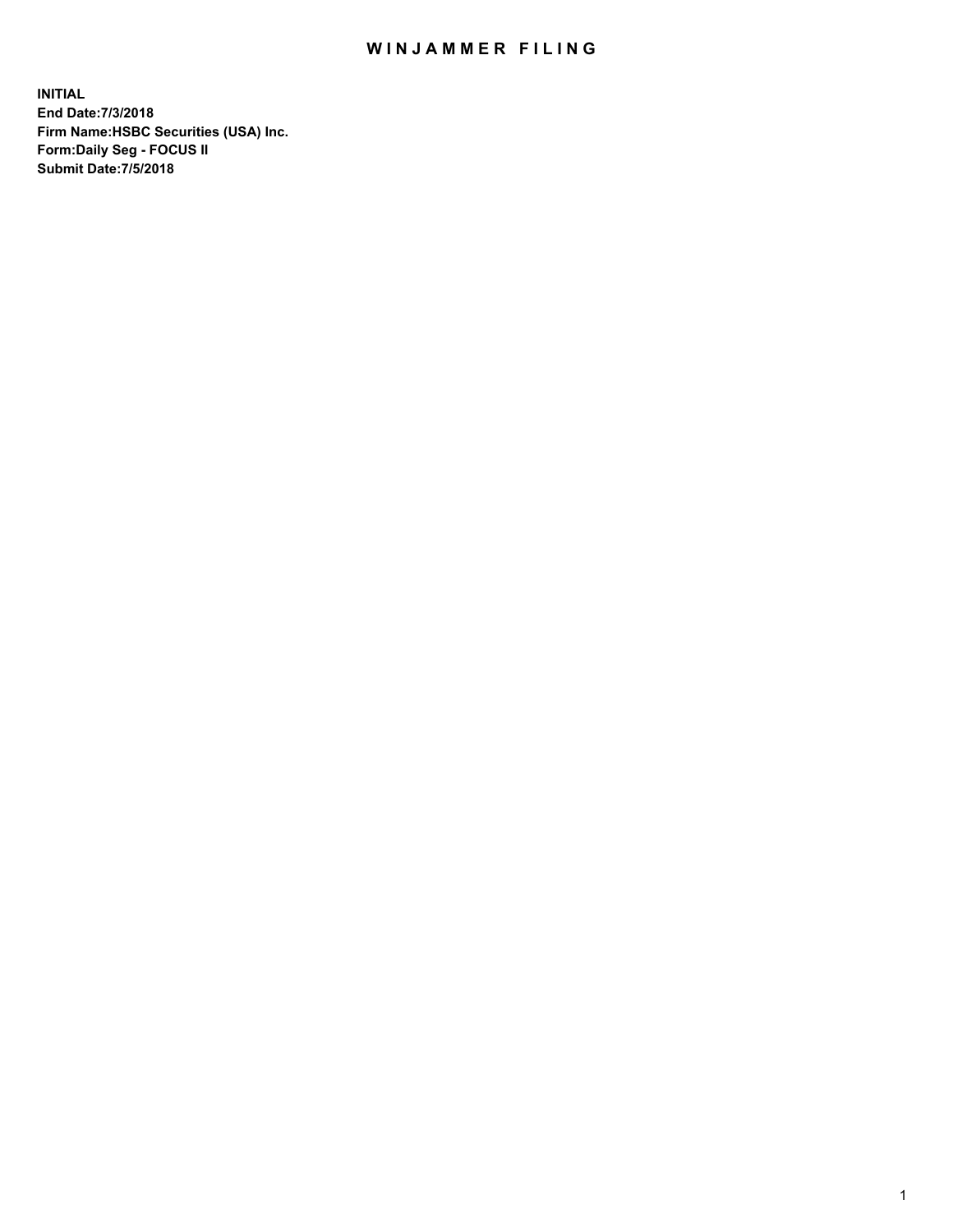**INITIAL End Date:7/3/2018 Firm Name:HSBC Securities (USA) Inc. Form:Daily Seg - FOCUS II Submit Date:7/5/2018 Daily Segregation - Cover Page**

| Name of Company                                                                                                                                                                                                                                                                                                                | <b>HSBC Securities (USA) Inc.</b>                                          |
|--------------------------------------------------------------------------------------------------------------------------------------------------------------------------------------------------------------------------------------------------------------------------------------------------------------------------------|----------------------------------------------------------------------------|
| <b>Contact Name</b>                                                                                                                                                                                                                                                                                                            | <b>Michael Vacca</b>                                                       |
| <b>Contact Phone Number</b>                                                                                                                                                                                                                                                                                                    | 212-525-7951                                                               |
| <b>Contact Email Address</b>                                                                                                                                                                                                                                                                                                   | michael.vacca@us.hsbc.com                                                  |
| FCM's Customer Segregated Funds Residual Interest Target (choose one):<br>a. Minimum dollar amount: : or<br>b. Minimum percentage of customer segregated funds required:% ; or<br>c. Dollar amount range between: and; or<br>d. Percentage range of customer segregated funds required between:% and%.                         | 147,000,000<br>$\overline{\mathbf{0}}$<br>0 <sub>0</sub><br>0 <sub>0</sub> |
| FCM's Customer Secured Amount Funds Residual Interest Target (choose one):<br>a. Minimum dollar amount: ; or<br>b. Minimum percentage of customer secured funds required:% ; or<br>c. Dollar amount range between: and; or<br>d. Percentage range of customer secured funds required between:% and%.                           | 25,000,000<br><u>0</u><br>0 <sub>0</sub><br>0 <sub>0</sub>                 |
| FCM's Cleared Swaps Customer Collateral Residual Interest Target (choose one):<br>a. Minimum dollar amount: ; or<br>b. Minimum percentage of cleared swaps customer collateral required:% ; or<br>c. Dollar amount range between: and; or<br>d. Percentage range of cleared swaps customer collateral required between:% and%. | 95,000,000<br><u>0</u><br>00<br><u>00</u>                                  |

Attach supporting documents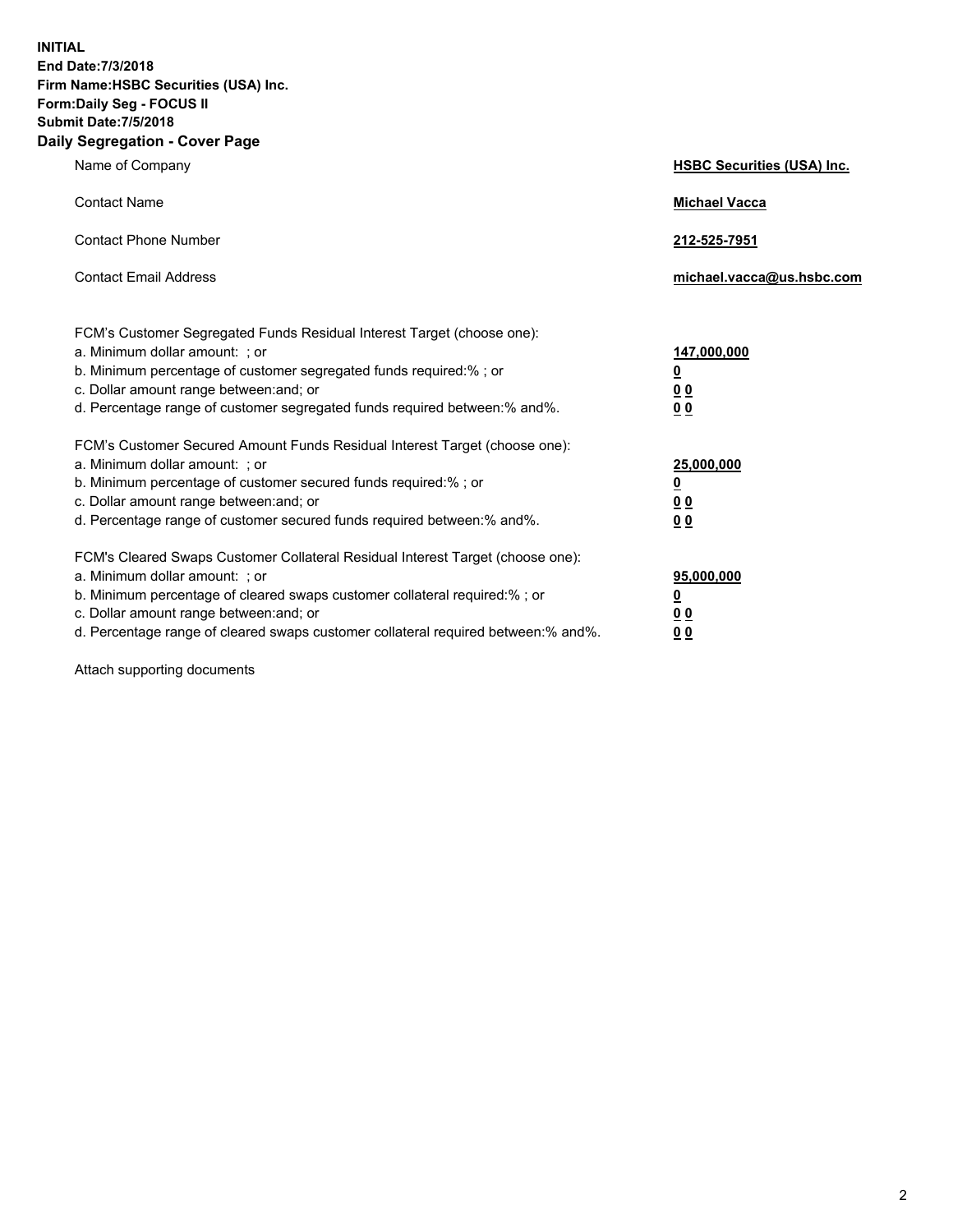**INITIAL End Date:7/3/2018 Firm Name:HSBC Securities (USA) Inc. Form:Daily Seg - FOCUS II Submit Date:7/5/2018 Daily Segregation - Secured Amounts** Foreign Futures and Foreign Options Secured Amounts Amount required to be set aside pursuant to law, rule or regulation of a foreign government or a rule of a self-regulatory organization authorized thereunder **0** [7305] 1. Net ledger balance - Foreign Futures and Foreign Option Trading - All Customers A. Cash **104,698,272** [7315] B. Securities (at market) **74,830,003** [7317] 2. Net unrealized profit (loss) in open futures contracts traded on a foreign board of trade **-2,954,181** [7325] 3. Exchange traded options a. Market value of open option contracts purchased on a foreign board of trade **0** [7335] b. Market value of open contracts granted (sold) on a foreign board of trade **0** [7337] 4. Net equity (deficit) (add lines 1. 2. and 3.) **176,574,094** [7345] 5. Account liquidating to a deficit and account with a debit balances - gross amount **438,729** [7351] Less: amount offset by customer owned securities **-431,524** [7352] **7,205** [7354] 6. Amount required to be set aside as the secured amount - Net Liquidating Equity Method (add lines 4 and 5) **176,581,299** [7355] 7. Greater of amount required to be set aside pursuant to foreign jurisdiction (above) or line 6. **176,581,299** [7360] FUNDS DEPOSITED IN SEPARATE REGULATION 30.7 ACCOUNTS 1. Cash in banks A. Banks located in the United States **115,430,025** [7500] B. Other banks qualified under Regulation 30.7 **0** [7520] **115,430,025** [7530] 2. Securities A. In safekeeping with banks located in the United States **21,440,305** [7540] B. In safekeeping with other banks qualified under Regulation 30.7 **0** [7560] **21,440,305** [7570] 3. Equities with registered futures commission merchants A. Cash **0** [7580] B. Securities **0** [7590] C. Unrealized gain (loss) on open futures contracts **0** [7600] D. Value of long option contracts **0** [7610] E. Value of short option contracts **0** [7615] **0** [7620] 4. Amounts held by clearing organizations of foreign boards of trade A. Cash **0** [7640] B. Securities **0** [7650] C. Amount due to (from) clearing organization - daily variation **0** [7660] D. Value of long option contracts **0** [7670] E. Value of short option contracts **0** [7675] **0** [7680] 5. Amounts held by members of foreign boards of trade A. Cash **34,365,131** [7700] B. Securities **53,389,698** [7710] C. Unrealized gain (loss) on open futures contracts **-2,954,181** [7720] D. Value of long option contracts **0** [7730] E. Value of short option contracts **0** [7735] **84,800,648** [7740] 6. Amounts with other depositories designated by a foreign board of trade **0** [7760] 7. Segregated funds on hand **0** [7765] 8. Total funds in separate section 30.7 accounts **221,670,978** [7770] 9. Excess (deficiency) Set Aside for Secured Amount (subtract line 7 Secured Statement Page 1 from Line 8) **45,089,679** [7380] 10. Management Target Amount for Excess funds in separate section 30.7 accounts **25,000,000** [7780] 11. Excess (deficiency) funds in separate 30.7 accounts over (under) Management Target **20,089,679** [7785]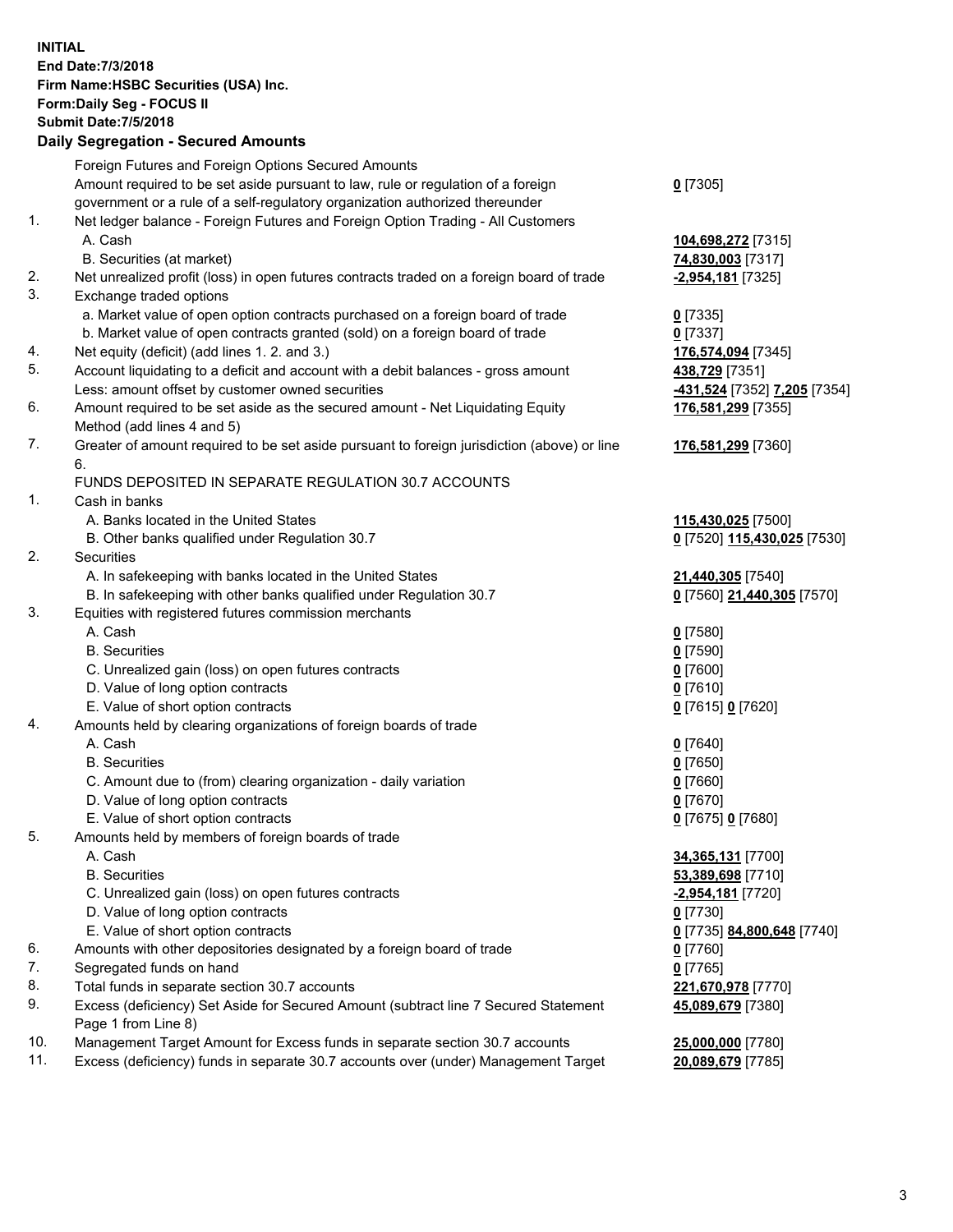|     | <b>INITIAL</b>                                                                      |                              |
|-----|-------------------------------------------------------------------------------------|------------------------------|
|     | End Date: 7/3/2018                                                                  |                              |
|     | Firm Name: HSBC Securities (USA) Inc.                                               |                              |
|     | Form: Daily Seg - FOCUS II                                                          |                              |
|     | <b>Submit Date: 7/5/2018</b>                                                        |                              |
|     | Daily Segregation - Segregation Statement                                           |                              |
|     | SEGREGATION REQUIREMENTS(Section 4d(2) of the CEAct)                                |                              |
| 1.  | Net ledger balance                                                                  |                              |
|     | A. Cash                                                                             | 377,401,333 [7010]           |
|     | B. Securities (at market)                                                           | <u>1,585,814,831</u> [7020]  |
| 2.  | Net unrealized profit (loss) in open futures contracts traded on a contract market  | -32,969,359 [7030]           |
| 3.  | Exchange traded options                                                             |                              |
|     | A. Add market value of open option contracts purchased on a contract market         | 263,248,205 [7032]           |
|     | B. Deduct market value of open option contracts granted (sold) on a contract market | -91,793,267 [7033]           |
| 4.  | Net equity (deficit) (add lines 1, 2 and 3)                                         | 2,101,701,743 [7040]         |
| 5.  | Accounts liquidating to a deficit and accounts with                                 |                              |
|     | debit balances - gross amount                                                       | 27,948,479 [7045]            |
|     | Less: amount offset by customer securities                                          | -27,948,450 [7047] 29 [7050] |
| 6.  | Amount required to be segregated (add lines 4 and 5)                                | 2,101,701,772 [7060]         |
|     | <b>FUNDS IN SEGREGATED ACCOUNTS</b>                                                 |                              |
| 7.  | Deposited in segregated funds bank accounts                                         |                              |
|     | A. Cash                                                                             | <u>28,773,195</u> [7070]     |
|     | B. Securities representing investments of customers' funds (at market)              | <u>0</u> [7080]              |
|     | C. Securities held for particular customers or option customers in lieu of cash (at | 370,771,850 [7090]           |
|     | market)                                                                             |                              |
| 8.  | Margins on deposit with derivatives clearing organizations of contract markets      |                              |
|     | A. Cash                                                                             | 504,027,572 [7100]           |
|     | B. Securities representing investments of customers' funds (at market)              | $0$ [7110]                   |
|     | C. Securities held for particular customers or option customers in lieu of cash (at | 1,177,077,221 [7120]         |
|     | market)                                                                             |                              |
| 9.  | Net settlement from (to) derivatives clearing organizations of contract markets     | -35,384,647 [7130]           |
| 10. | Exchange traded options                                                             |                              |
|     | A. Value of open long option contracts                                              | 263,248,205 [7132]           |
|     | B. Value of open short option contracts                                             | <u>-91,793,267</u> [7133]    |
| 11. | Net equities with other FCMs                                                        |                              |
|     | A. Net liquidating equity                                                           | 6,062,083 [7140]             |
|     | B. Securities representing investments of customers' funds (at market)              | $0$ [7160]                   |
|     | C. Securities held for particular customers or option customers in lieu of cash (at | $0$ [7170]                   |
|     | market)                                                                             |                              |
| 12. | Segregated funds on hand                                                            | 37,965,760 [7150]            |
| 13. | Total amount in segregation (add lines 7 through 12)                                | 2,260,747,972 [7180]         |
| 14. | Excess (deficiency) funds in segregation (subtract line 6 from line 13)             | 159,046,200 [7190]           |
| 15. | Management Target Amount for Excess funds in segregation                            | 147,000,000 [7194]           |

16. Excess (deficiency) funds in segregation over (under) Management Target Amount Excess

## **12,046,200** [7198]